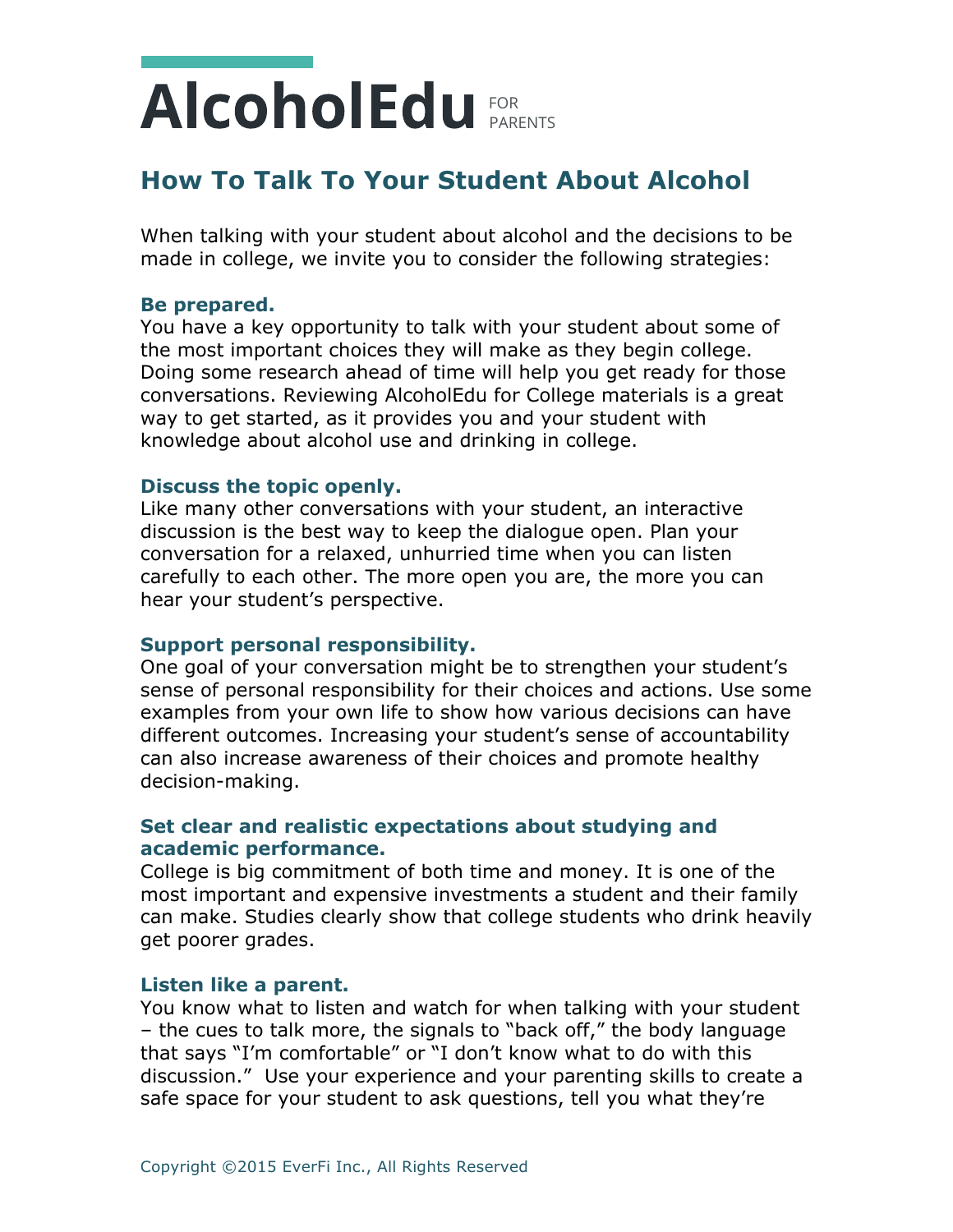## **How To Talk To Your Student About Alcohol**

worried about, and talk about what they're feeling as they think about college and drinking.

#### **Remind your student about the law.**

You know – and you may want to remind your student – that drinking alcohol under the age of 21 is illegal.

Have your student become familiar with specific campus regulations. Violations of the law or campus policies can have serious consequences. For example, possessing a fake ID (false identification) can carry federal and state penalties. Make it clear that you do not condone breaking the law.

### **Emphasize that there is no excuse for drinking and driving.**

All 50 states have zero tolerance laws – making it illegal for anyone under the age of 21 to drive a car after drinking alcohol.

While the best (and safest) plan is to not drink, sometimes plans change. It's important that your student be aware of some simple strategies to stay safe:

- Use a designated driver plan ahead of time to ride home with someone who won't be drinking – at all.
- Some schools have a safe rides program, which is a free or affordable service that offers students a safe ride home. Have your student save the number in their phone.
- Have your student save the number for a local taxi service in their phone. Encourage them to use it, if they ever need a safe way to get home.
- Making plans to stay overnight at the location of an event can be an excellent option.

#### **Let your student know that most students abstain or have just a few drinks when they party.**

Research has shown that students tend to have an exaggerated view of how much other students drink. The perception is that a majority of college students drink heavily, but that's not the case. Emphasize that he or she doesn't have to drink to fit in.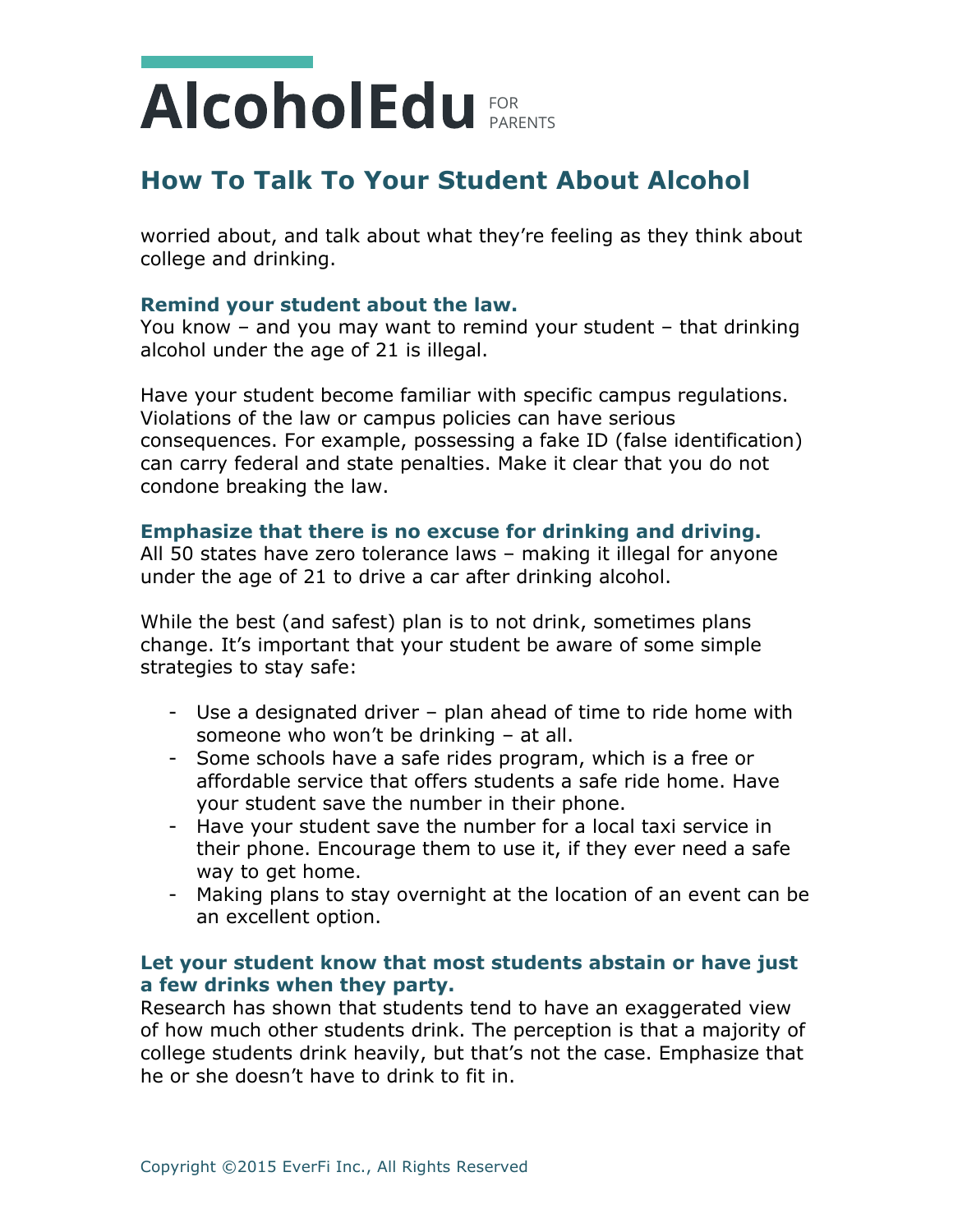## **How To Talk To Your Student About Alcohol**

### **Instruct your student to intervene when classmates are in trouble with alcohol.**

Your student should know the signs of alcohol poisoning unconsciousness or semi-consciousness, slow or irregular breathing and cold, clammy, pale, or bluish skin. If he or she sees a person showing one or more of these symptoms, your student should immediately call 911 for assistance.

#### **Encourage your student to get involved.**

Research indicates that students who volunteer and are active in the community have lower rates of alcohol and other drug use. You can encourage your student to become aware of and get involved in campus activities and organizations that support safe and healthy events or policies.

### **Tell your student to stand up for their right to a safe academic environment.**

All students can be affected by the behavior of students who drink, ranging from interrupted study time and sleep to assault or unwanted sexual advances. College officials are expected to provide a safe and healthy campus, and they will take your student's complaints seriously.

### **Check-in with your student periodically.**

This should not be a one-time conversation. Check in with your student throughout the academic year. Be available to talk and listen.

Finally, if you drink, be sure that you consistently model the responsible use of alcohol. How much you drink, and how you act when you drink, will be a major influence on your student.

---------------------------

#### **References**

- 1. Alcohol, Other Drugs, and College: A Parent's Guide. Retrieved December 11, 2006, from The Higher Education Center for Alcohol and Other Drug Prevention. Website: www.higheredcenter.org/pubs/parents.html.
- 2. B.R.A.D. 21 (Be Responsible About Drinking). Alcohol poisoning. Available at http://www.brad21.org/alcohol\_poisoning.html (accessed on November 1, 2006).